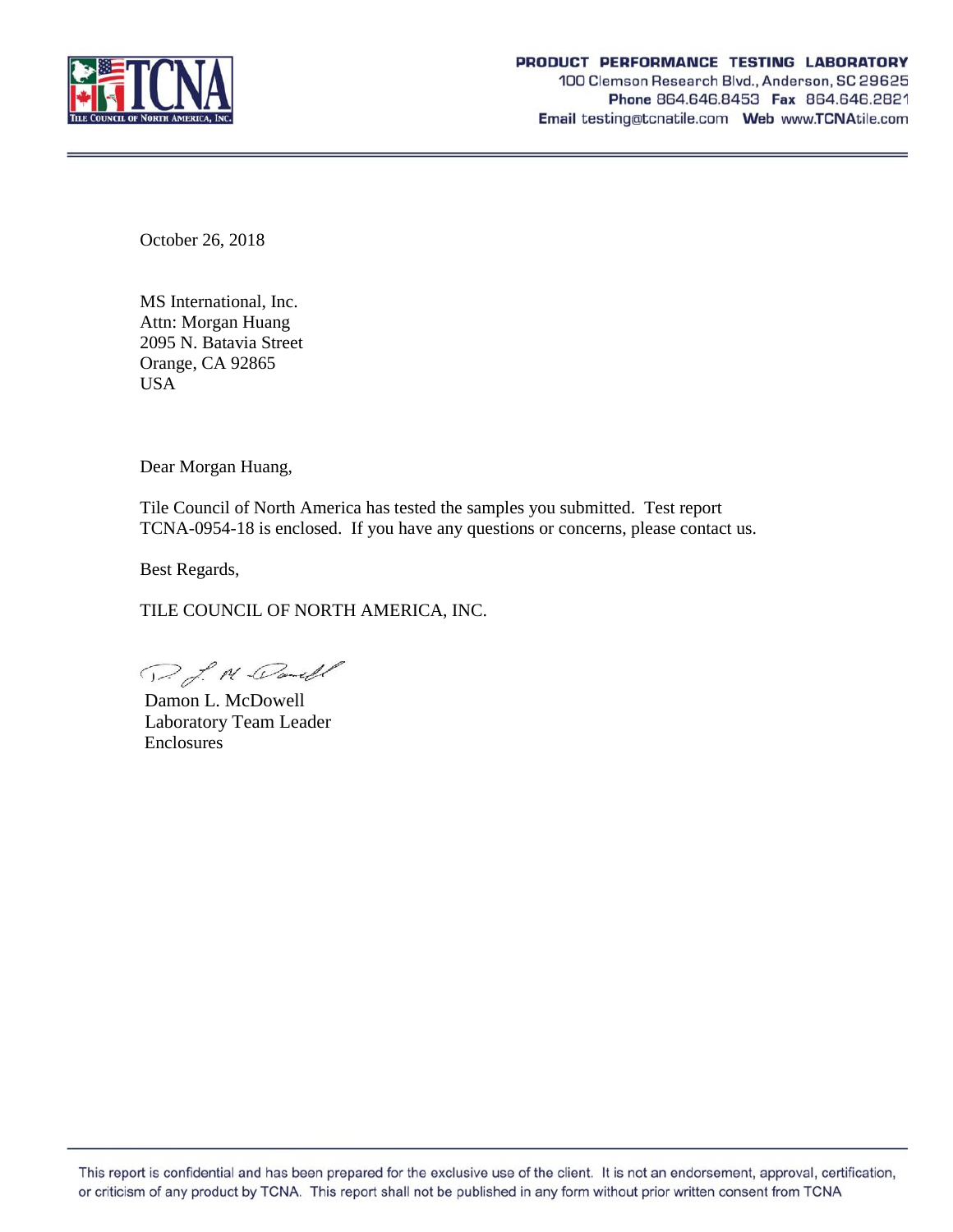

#### **TCNA TEST REPORT NUMBER: TCNA-0954-18 PAGE:** 1 **OF** 4

#### **TEST REQUESTED BY: MS International, Inc.**

### **TEST METHOD: ANSI A137.1-2017 Section 9.6.1: "Wet Dynamic Coefficient of Friction (DCOF)"**

Informal Test Method Description: This test method covers the measurement of dynamic coefficient of friction of ceramic tile or other surfaces under the wet condition using the BOT 3000 device.

This summary is provided for the reader's convenience and is not a complete description of the method. See ANSI A137.1 Section 9.6.1 for all method details and information.

| <b>TEST SUBJECT MATERIAL:</b> | Identified by client as: "Antoni Collection" |
|-------------------------------|----------------------------------------------|
|                               | Approximate Size as Received: 6 x17.5        |
|                               | Product Color: Not Provided                  |

### **TEST DATE:** 10/23/2018

### **TEST PROCEDURE NOTES:**

- Sample Prep: None
- The tiles were cleaned with Bona Stone, Tile and Laminate Floor Cleaner prior to testing.
- Three (3) pieces of tile were tested in all four directions with 6 long measurements.
- The SBR sensor was verified using a standard tile prior to testing. The DCOF measurement on the standard tile was 0.29, within the required range.
- Testing was performed under wet conditions using 0.05% SLS water
- Testing was conducted under laboratory conditions at approximately 70°F and 50% relative humidity using a calibrated BOT 3000E device (calibration due: 8/22/2019).
- After testing the SBR sensor was verified again according to the procedure. The DCOF measurement on the standard tile after testing was 0.28, within the required range.

# **TEST RESULTS:**

**Direction Tile 1 Tile 2 Tile 3** Direction 1 |  $0.45$  |  $0.46$  |  $0.45$ Direction 2 |  $0.46$  |  $0.47$  |  $0.46$ Direction 3 |  $0.49$  |  $0.53$  |  $0.50$ Direction 4  $\vert 0.54 \vert 0.53 \vert 0.54$ **Average** 0.49 0.50 0.49

The individual and average DCOF data for each tile were as follows:



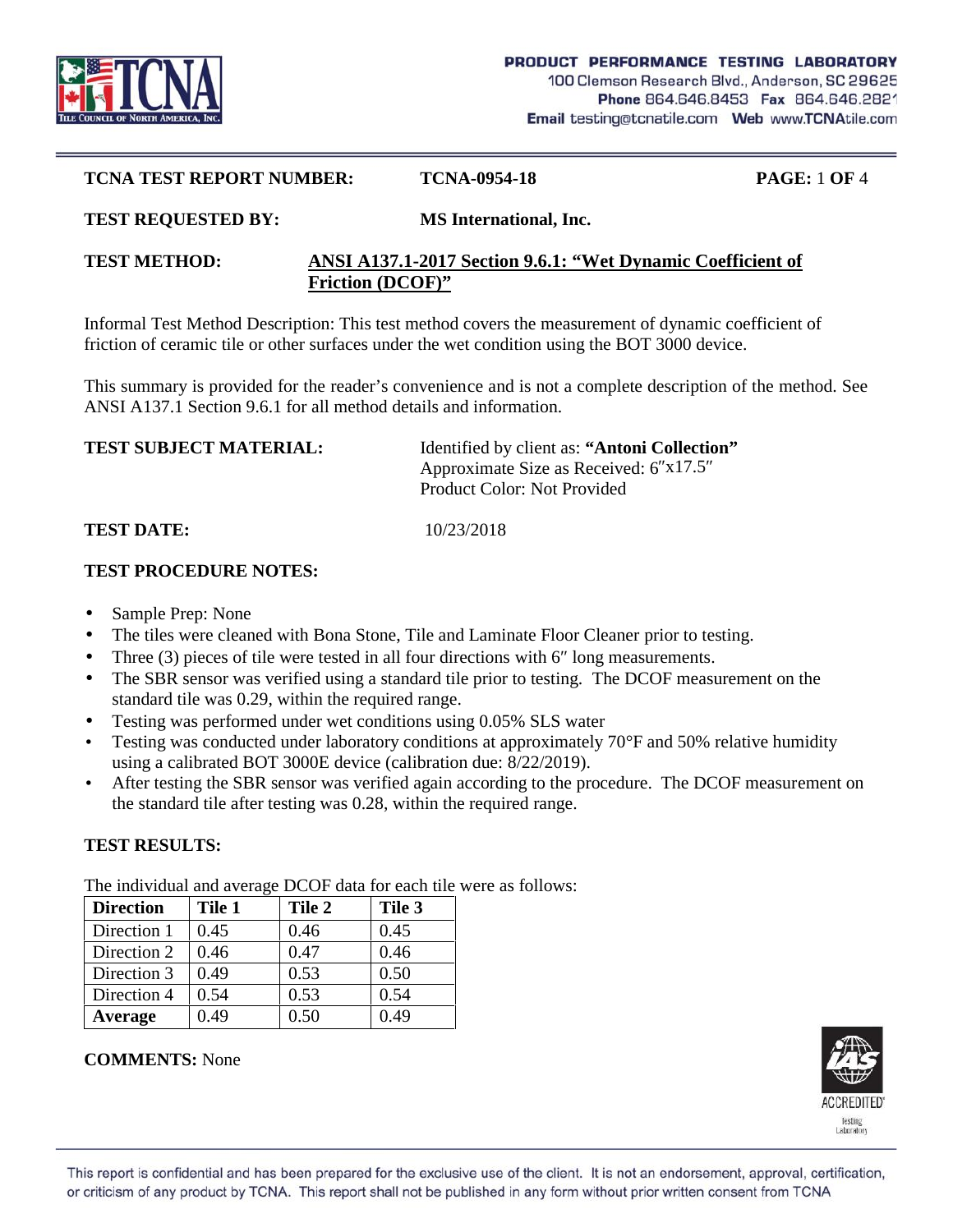

| <b>TCNA TEST REPORT NUMBER:</b> |                         | <b>TCNA-0954-18</b>                                         | <b>PAGE: 2 OF 4</b> |
|---------------------------------|-------------------------|-------------------------------------------------------------|---------------------|
| <b>TEST REQUESTED BY:</b>       |                         | <b>MS</b> International, Inc.                               |                     |
| <b>TEST SUBJECT MATERIAL:</b>   |                         | Identified by client as: "Antoni Collection"                |                     |
| <b>TEST METHOD:</b>             | <b>Friction (DCOF)"</b> | ANSI A137.1-2017 Section 9.6.1: "Wet Dynamic Coefficient of |                     |

## **IMAGE OF PRODUCT TESTED:**





This report is confidential and has been prepared for the exclusive use of the client. It is not an endorsement, approval, certification, or criticism of any product by TCNA. This report shall not be published in any form without prior written consent from TCNA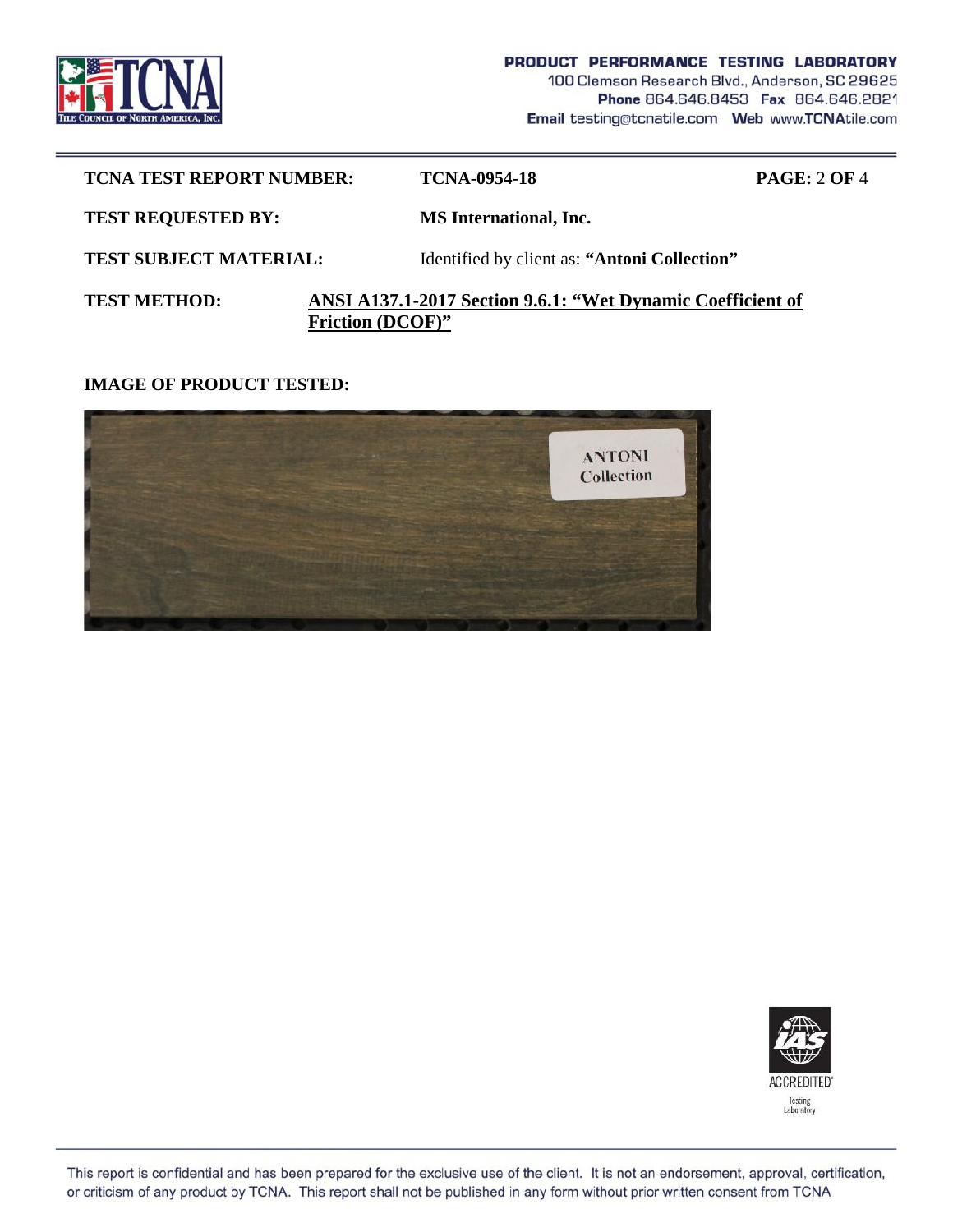

| <b>TCNA TEST REPORT NUMBER:</b> |                         | TCNA-0954-18                                                | <b>PAGE: 3 OF 4</b> |
|---------------------------------|-------------------------|-------------------------------------------------------------|---------------------|
| <b>TEST REQUESTED BY:</b>       |                         | <b>MS</b> International, Inc.                               |                     |
| <b>TEST SUBJECT MATERIAL:</b>   |                         | Identified by client as: "Antoni Collection"                |                     |
| <b>TEST METHOD:</b>             | <b>Friction (DCOF)"</b> | ANSI A137.1-2017 Section 9.6.1: "Wet Dynamic Coefficient of |                     |

### **ANSI SPECIFICATIONS:**

According to the ANSI A137.1 standard for ceramic tile, "Unless otherwise specified, tiles suitable for level interior spaces expected to be walked upon when wet shall have a wet DCOF of 0.42 or greater when tested using SLS solution as per the procedure in section 9.6.1. However, tiles with a DCOF of 0.42 or greater are not necessarily suitable for all projects. The specifier shall determine tiles appropriate for specific project conditions, considering by way of example, but not in limitation, type of use, traffic, expected contaminants, expected maintenance, expected wear, and manufacturers' guidelines and recommendations."

This paragraph is excerpted from Section 6.2.2.1.10 of the standard. For the complete section, including necessary information for specifiers, this section can be viewed and downloaded at no cost at http://www.tcnatile.com/images/pdfs/COF\_excerpt\_from\_ANSI\_A137.1-2012\_release\_date\_November\_2012.pdf

# **DISCLAIMER AND LIMITATION OF LIABILITY**

This report is provided for the sole use of the client and no one else. It is intended for professional use by a knowledgeable professional. If published by the client, it must be published in full, including this disclaimer and limitation of liability.

This report is not an endorsement, recommendation, approval, certification, or criticism by TCNA of any particular product or its application. TCNA recommends that anyone considering the use or installation of a particular product consult with the manufacturer or an industry professional for advice specific to the person's needs and consider any applicable laws, statutes, codes, or regulations relevant to the particular product. TCNA does not know all the different manners and applications in which a client's particular product might be used, and, therefore, it disclaims any and all duty to provide warnings or to further investigate the suitability of the use of a particular product in a particular situation.

Unless otherwise expressly stated, TCNA tested the specific test subject material provided by the client and identified in the lab report, as indicated by the client. TCNA does not independently verify the information provided by the client, and it makes no representation that similar results would be achieve with other, untested materials, even if such other materials purportedly have the same product name, are purportedly of the same or similar type of tile or product made by the client, or are purportedly from the same batch of tile or product. Nor does TCNA state that the date in this report



This report is confidential and has been prepared for the exclusive use of the client. It is not an endorsement, approval, certification, or criticism of any product by TCNA. This report shall not be published in any form without prior written consent from TCNA